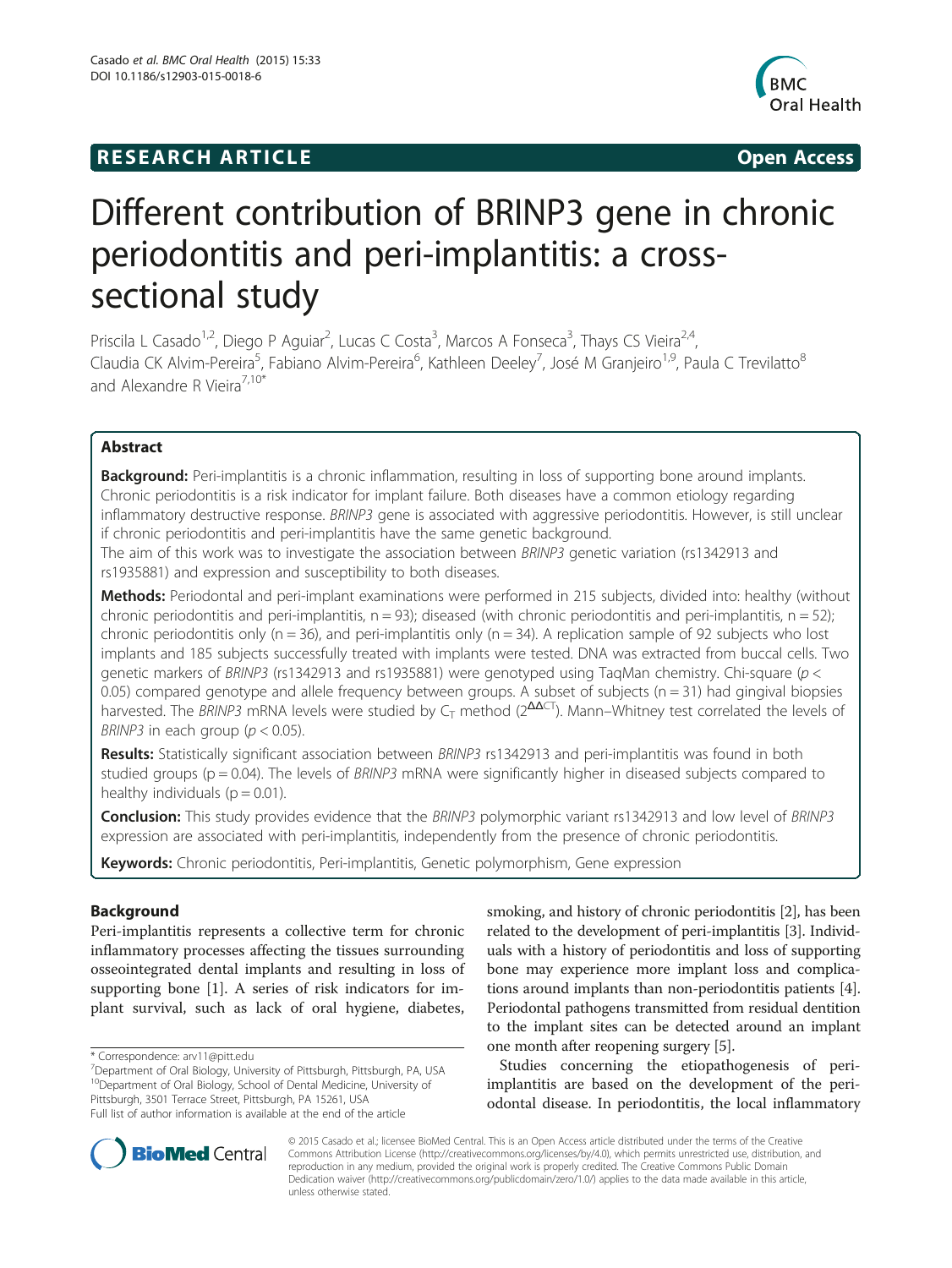reaction to bacterial infection activates the innate immune system, resulting in the release of an array of mediators that propagate the inflammation throughout the gingival tissues [[6,7\]](#page-9-0). Previous studies indicated that chronic periodontitis [\[8,9](#page-9-0)], as well as peri-implantitis [[10-15](#page-9-0)], may have a genetic background. However, there is no definitely identified genetic polymorphism that explains biological complications in dental implants [\[16](#page-9-0)]. In addition, studies considering the association between genetic predisposition and implant failure have a weak point: the lack of data reporting the periodontal status of the patients.

Carvalho et al. [\[17](#page-9-0)] have shown that aggressive periodontitis is associated with markers in BRINP3 (bone morphogenetic protein/ retinoic acid inducible neuralspecific 3, previously referred as FAM5C). BRINP3 is related to several cellular functions, such as proliferation, migration, and programmed cell death, and is related to several diseases, including invasion of pituitary tumors, atherosclerosis [[18](#page-9-0)], and myocardial infarction [[19](#page-9-0)]. The BRINP3 single nucleotide polymorphism rs1935881 was associated with norepinephrine change during exercise [[20\]](#page-9-0); the same BRINP3 variant we found to be associated to aggressive periodontitis in 389 subjects evaluated from 55 pedigrees [[17\]](#page-9-0). Motivated by the evidence that BRINP3 contributes to aggressive periodontitis we decided to investigate the role of BRINP3 in peri-implantitis. Our research group raised two questions: (i) Do BRINP3 polymorphisms predispose to peri-implantitis in patients with chronic periodontitis? (ii) Does the genetic background associated to BRINP3 gene predispose to chronic periodontitis and peri-implantitis by the same way? In the present work, we looked for evidence that BRINP3 may contribute to peri-implantitis and chronic periodontitis by testing for association between genetic markers in BRINP3 and dental implant failure.

#### Methods

# Discovery sample

#### Subject selection

Two hundred and fifteen individuals, presenting 754 osseointegrated endosseous implants, were randomly recruited for the study from the patients' pool at the Dental Clinics of the Faculty of Dentistry, Fluminense Federal University, Niterói, and Veiga de Almeida University, Rio de Janeiro, Rio de Janeiro, Brazil, during one year. Clinical procedures were conducted according to recommendations from both Universities' Research Ethics Boards (Registration number 238/10 and 0070621 2.9.0000.5243 12/09, respectively). Informed consent was obtained from all participants. The baseline clinical parameters for the subject population are shown in Table [1](#page-2-0). Subjects answered a personal, medical, and dental history anamnesis (Additional file [1](#page-8-0)), as well as had their

smoking habit and alcohol consumption recorded. The exclusion criterion was implant failure before osseointegration period. The inclusion criteria were: to have at least one osseointegrated endosseous implant, immediate postoperative radiography showing the vertical bone level around implant in order to compare bone level after osseointegration period, periapical radiography showing periodontal status before implant placement, and to be under maintenance care annually for both a clinical and radiographic examination. All implants were placed in a submerged modality (two-stage concept) in sites previously showing favorable bone quality and quantity. Either single crowns or short span fixed partial dentures supported implants.

#### Diagnosis of peri-implantitis

All peri-implant regions were clinically and radiographically evaluated. Clinical examination of the peri-implant sites consisted of visual inspection and palpation, analysis of mucosa inflammation, edema, probing pocket depth, bleeding on probing and spontaneous bleeding in four aspects (mesial, buccal, distal and lingual/palatine), plaque index, peri-implant phenotype [\[21\]](#page-9-0), and implant mobility. One single examiner (P.L.C.) performed all evaluations according to the same guidelines. No calibration protocol was implemented. Conventional periapical radiography, using the paralleling technique, was used to assess the presence of vertical bone loss around the implants by measuring the height of peri-implant bone compared to initial radiography immediate after implant placement. According to the clinical and radiographic characteristics of the peri-implant sites, subjects were characterized as having healthy sites-no clinical signs of inflammation in the peri-implant mucosa and no signs of bone loss–or peri-implantitis–radiographic signs of pathologic bone loss in at least one region (Table [1](#page-2-0)). Physiological bone loss was characterized considering the normal bone loss of 1 mm at the first year after implant placement and 0.2 mm for subsequent years [\[22](#page-9-0)]. According to the implant osseointegration period, the total amount of bone loss was calculated based on the difference between immediate postoperative radiography and diagnosis radiography (at the moment of periimplant examination). If the total of bone loss was superior to 1 mm and 0.2 mm for year, the patient was considered to have peri-implantitis.

#### Diagnosis of chronic periodontitis

Subjects were characterized as healthy (without history of chronic periodontitis) or with chronic periodontitis (with history of chronic periodontitis).

The diagnosis of chronic periodontitis was established on the basis of radiographic parameters, including periapical radiographic analysis showing horizontal bone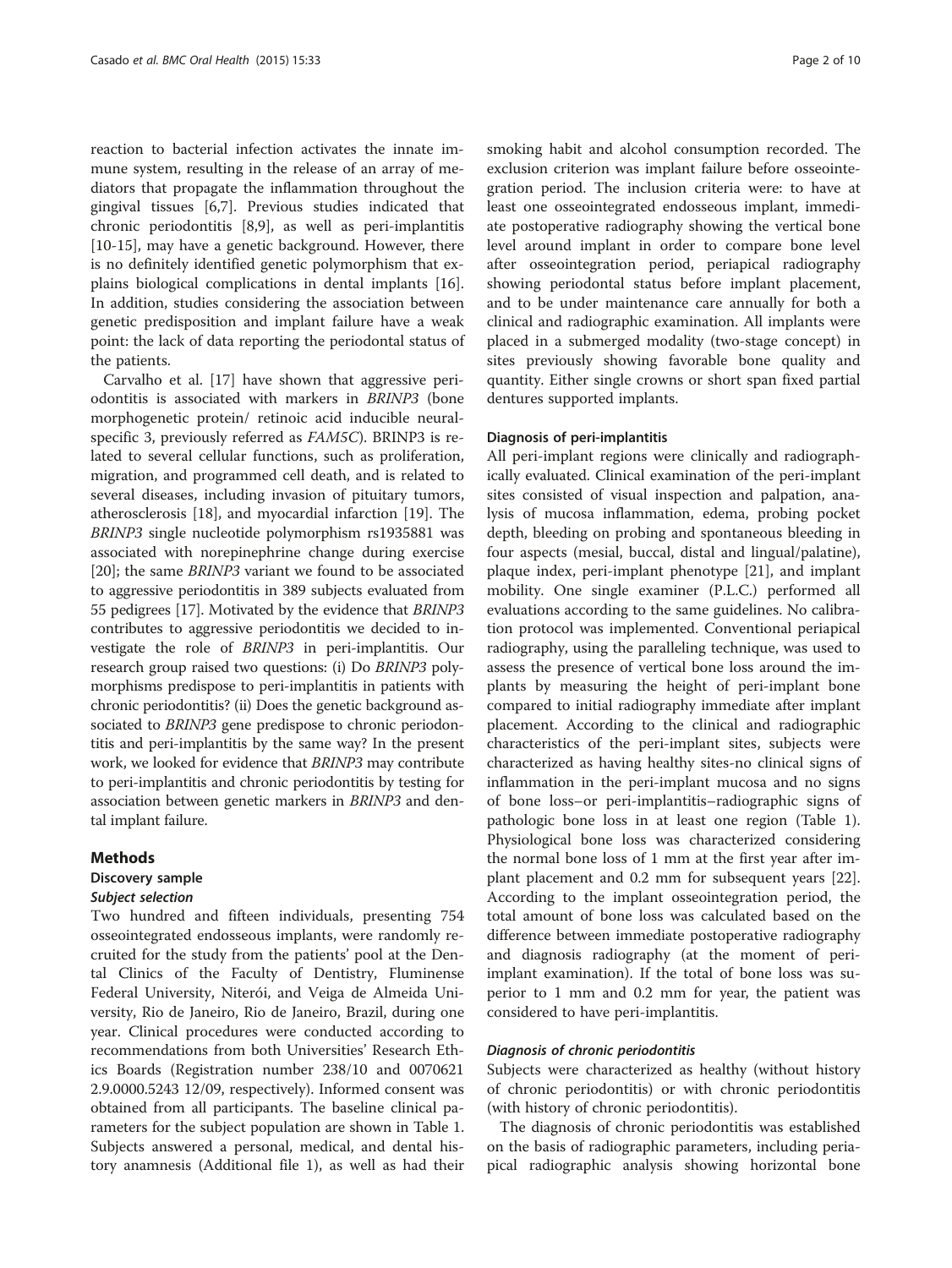|                              | <b>Healthy</b><br>$(n = 93)$<br>n (%) | <b>Diseased</b><br>$(n = 52)$<br>n (%) | Chronic<br>periodontitis<br>only ( $n = 36$ )<br>n (%) | Peri-<br>implantitis<br>only ( $n = 34$ )<br>n (%) | p-value        |                                                                                                                 |              |                    |                    |                                  |  |
|------------------------------|---------------------------------------|----------------------------------------|--------------------------------------------------------|----------------------------------------------------|----------------|-----------------------------------------------------------------------------------------------------------------|--------------|--------------------|--------------------|----------------------------------|--|
|                              |                                       |                                        |                                                        |                                                    | <b>Healthy</b> | Healthy                                                                                                         | Healthy      | <b>Diseased</b>    | <b>Diseased</b>    | Chronic<br>periodontitis<br>only |  |
|                              |                                       |                                        |                                                        |                                                    | X              | $\pmb{\mathsf{x}}$                                                                                              | $\pmb{\chi}$ | $\pmb{\mathsf{x}}$ | $\pmb{\mathsf{x}}$ | X                                |  |
|                              |                                       |                                        |                                                        |                                                    |                | Diseased Chronic periodontitis Peri-implantitis Peri-implantitis Chronic periodontitis Peri-implantitis<br>only | only         | only               | only               | only                             |  |
| Ethnic group                 |                                       |                                        |                                                        |                                                    |                |                                                                                                                 |              |                    |                    |                                  |  |
| Whites                       | 83 (89.2)                             | 48 (92.3)                              | 29 (80.5)                                              | 29 (85.3)                                          | 0.54           | 0.19                                                                                                            | 0.54         | 0.29               | 0.10               | 0.59                             |  |
| Non-Whites                   | 10 (10.8)                             | 4(7.7)                                 | 7(19.5)                                                | 5(14.7)                                            |                |                                                                                                                 |              |                    |                    |                                  |  |
| Age (years)<br>Sex           | $51.2 \pm 13.3$                       |                                        | $59.2 \pm 10.3$ 58.5 $\pm$ 11.4                        | $55.1\,\pm\,11.8$                                  | 0.001          | 0.01                                                                                                            | 0.68         | 0.71               | 1.0                | 1.0                              |  |
| Female                       | 61 (65.6)                             | 38 (73.0)                              | 25 (69.5)                                              | 24 (70.6)                                          | 0.35           | 0.67                                                                                                            | 0.59         | 0.80               | 0.71               | 0.91                             |  |
| Male                         | 32 (34.4)                             | 14 (27.0)                              | 11 (30.5)                                              | 10 (29.4)                                          |                |                                                                                                                 |              |                    |                    |                                  |  |
| Smoking                      |                                       |                                        |                                                        |                                                    |                |                                                                                                                 |              |                    |                    |                                  |  |
| Non-smoking                  | 86 (92.5)                             | 45 (86.5)                              | 30 (83.3)                                              | 33 (97.0)                                          | 0.24           | 0.12                                                                                                            | 0.34         | 0.10               | 0.67               | 0.05                             |  |
| Smoking                      | 7(7.5)                                | 7(13.5)                                | 6(16.7)                                                | 1(3.0)                                             |                |                                                                                                                 |              |                    |                    |                                  |  |
| Alcohol<br>Consumption       |                                       |                                        |                                                        |                                                    |                |                                                                                                                 |              |                    |                    |                                  |  |
| No                           | 49 (52.7)                             | 29 (55.7)                              | 21 (58.3)                                              | 24 (70.6)                                          | 0.72           | 0.56                                                                                                            | 0.07         | 0.16               | 0.81               | 0.28                             |  |
| Yes                          | 44 (47.3)                             | 23 (44.3)                              | 15(41.7)                                               | 10 (29.4)                                          |                |                                                                                                                 |              |                    |                    |                                  |  |
| Peri-implant<br>Status       |                                       |                                        |                                                        |                                                    |                |                                                                                                                 |              |                    |                    |                                  |  |
| Bleeding on<br>probing       | $0.12 \pm 0.33$                       | $0.62 \pm 0.48$ 0.19 $\pm$ 0.4         |                                                        | $0.55 \pm 0.5$                                     | 0.0001         | 1.0                                                                                                             | 0.0001       | 1.0                | 0.07               | 0.002                            |  |
| Spontaneous<br>bleeding      | $\mathbf{0}$                          | $0.11 \pm 0.32$ 0                      |                                                        | $0.14 \pm 0.35$                                    | 0.0001         | 1.0                                                                                                             | 0.004        | 1.0                | 0.07               | 0.02                             |  |
| Probing pocket<br>depth (mm) | $1.55 \pm 0.74$                       | $2.4 \pm 1.38$                         | $1.58 \pm 0.66$                                        | $2.45 \pm 1.03$                                    | 0.04           | 1.0                                                                                                             | 0.08         | 1.0                | 0.04               | 0.05                             |  |
| Plaque index                 | $0.03 \pm 0.18$                       |                                        | $0.31 \pm 0.46$ 0.22 $\pm$ 0.42                        | $0.17 \pm 0.38$                                    | 0.0001         | 0.04                                                                                                            | 0.2          | 0.4                | 1.0                | 1.0                              |  |
| Peri-implant<br>phenotype    |                                       |                                        |                                                        |                                                    |                |                                                                                                                 |              |                    |                    |                                  |  |
| Thin                         | 35 (37.6)                             | 29 (55.7)                              | 18 (50)                                                | 13                                                 | 0.03           | $0.2\,$                                                                                                         | 0.95         | 0.11               | 0.59               | 0.32                             |  |
| Thick                        | 58 (62.4)                             | 23 (44.2)                              | 18 (50)                                                | 21                                                 |                |                                                                                                                 |              |                    |                    |                                  |  |
| Mobility                     | $\mathbf 0$                           | $\overline{3}$                         | $\mathbf 0$                                            | $\overline{2}$                                     | 0.1            | 1.0                                                                                                             | 0.3          | 1.0                | 0.4                | $0.6\,$                          |  |
| Platform Type                |                                       |                                        |                                                        |                                                    |                |                                                                                                                 |              |                    |                    |                                  |  |

## <span id="page-2-0"></span>Table 1 Baseline characteristics of the discovery sample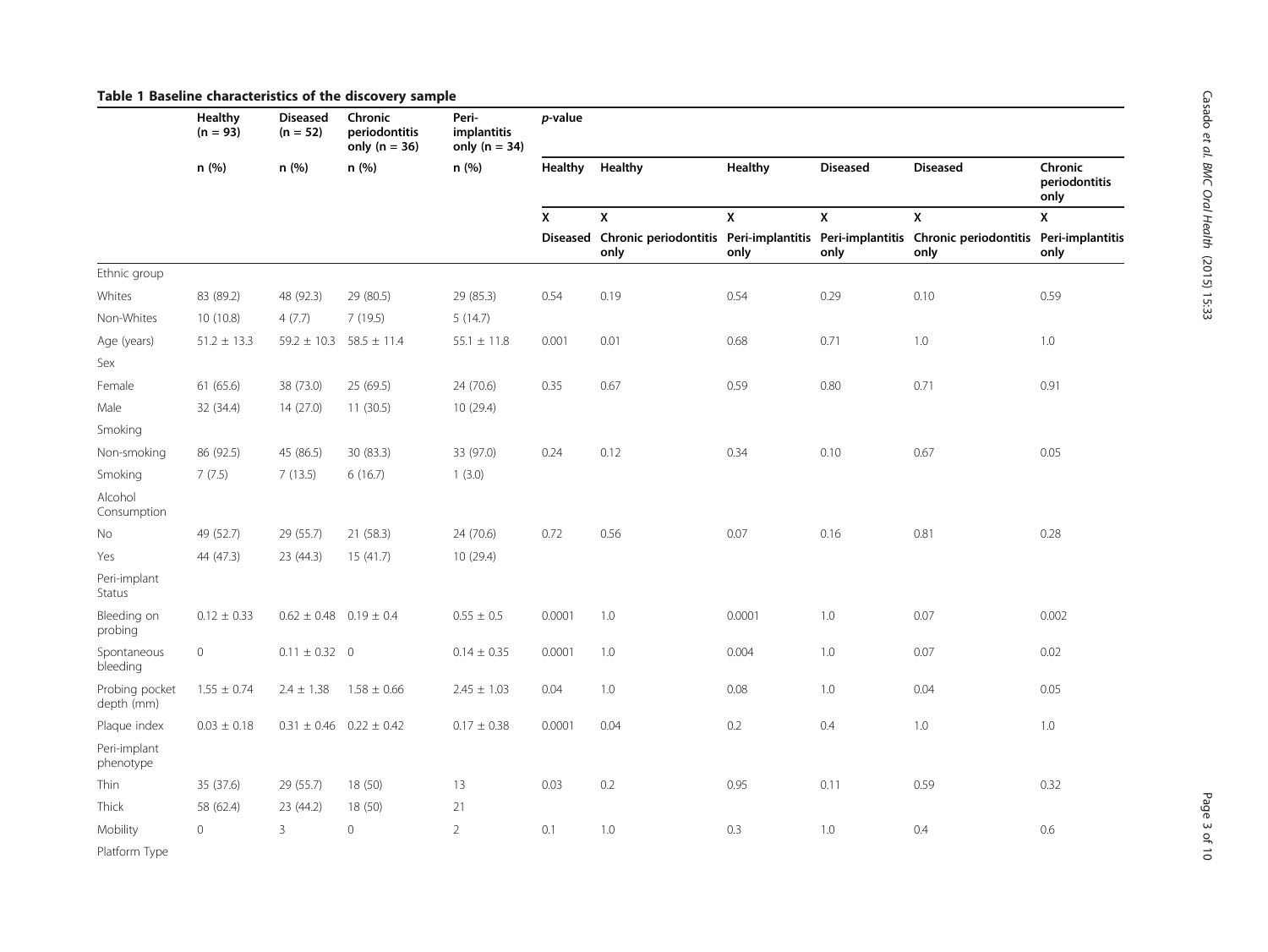# Table 1 Baseline characteristics of the discovery sample (Continued)

| External hexagon 44 (47.3)          |                   | 29 (55.8)       | 20(55.5)          | 21(61.8)        | 0.9 | 1.0    | 1.0 | 1.0 | 1.0    | 1.0    |
|-------------------------------------|-------------------|-----------------|-------------------|-----------------|-----|--------|-----|-----|--------|--------|
| Internal hexagon                    | 8 (8.6)           | 6(11.5)         | 2(5.5)            | 2(5.9)          |     |        |     |     |        |        |
| Morse Cone                          | 35 (37.7)         | 17(32.7)        | 13 (36.2)         | 10(29.4)        |     |        |     |     |        |        |
| Others                              | 6(6.4)            |                 | (2.8)             | (2.9)           |     |        |     |     |        |        |
| Implant region                      |                   |                 |                   |                 |     |        |     |     |        |        |
| Superior                            | 122(54.5)         | 126 (50.2)      | 47 (30.0)         | 64 (53.3)       | 0.3 | 0.0001 | 0.8 | 0.5 | 0.0001 | 0.0001 |
| Inferior                            | 102(45.5)         | 127 (49.8)      | 110 (70.0)        | 56 (46.7)       |     |        |     |     |        |        |
| Osseointegration<br>period (months) | $35.53 \pm 34.01$ | $37.8 \pm 47.1$ | $29.97 \pm 21.92$ | $31.7 \pm 23.7$ | 1.0 | 1.0    | 1.0 | 1.0 | 1.0    | 1.0    |

Diseased = chronic periodontitis + peri-implantitis.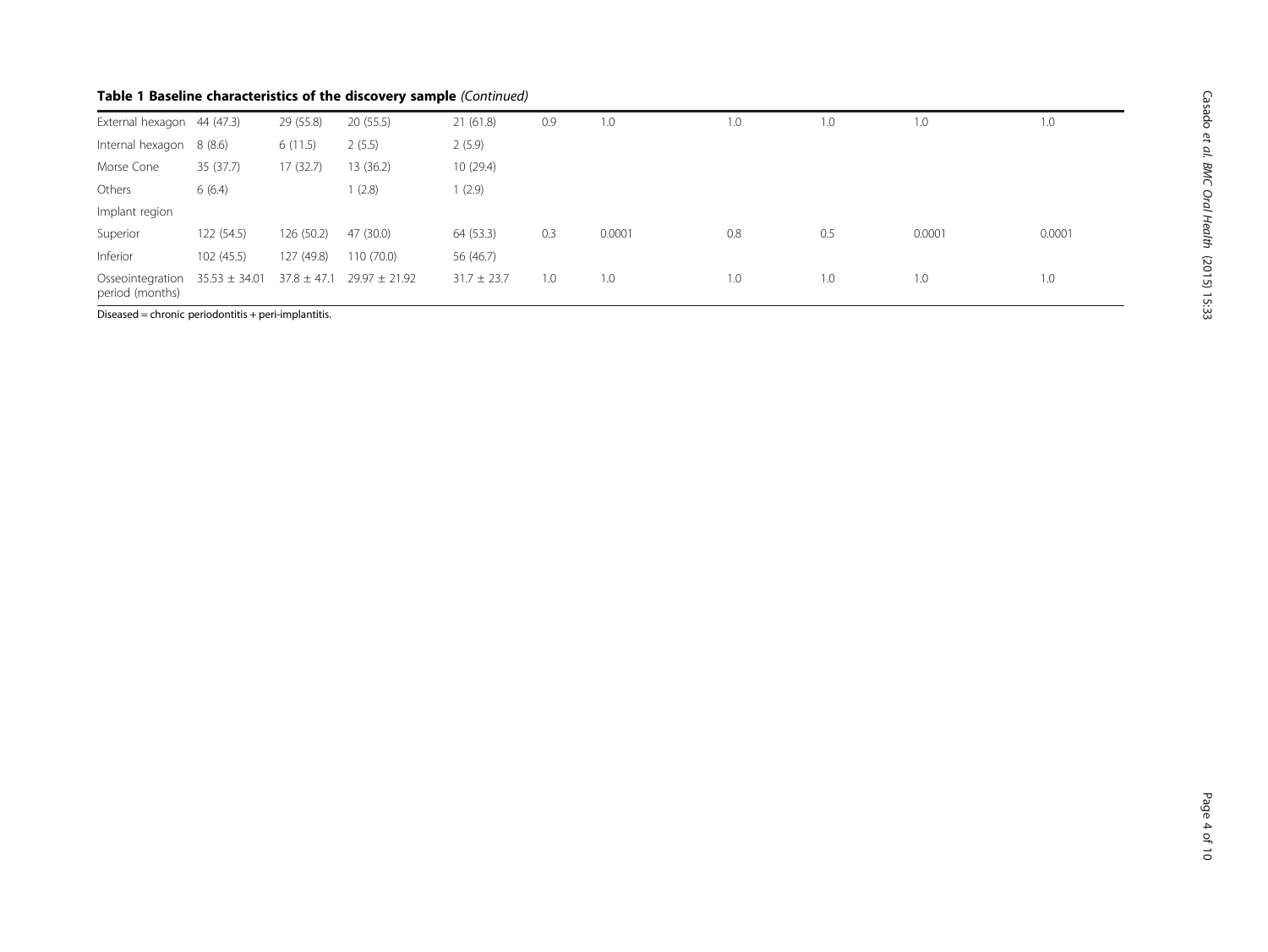resorption before implant placement and assessment of clinical examination and past dental history, in order to differentiate chronic from aggressive periodontitis.

Subjects with chronic periodontitis had to present the following periodontal criteria: (i) diagnosis and classification of generalized chronic periodontitis based on the 1999 Consensus Classification of Periodontal Diseases [[23\]](#page-9-0); (ii) presence of periodontal pockets with clinical attachment loss of  $\geq 5$  mm, bleeding on probing, and radiographic bone loss; (iii) age over 35 years; (iv) at least eight teeth with a probing pocket depth of  $\geq 5$  mm and bleeding after pocket probing and with at least two of the eight qualifying teeth presenting probing pocket  $depth \geq 7$  mm by clinical examination or as recorded in the patients chart. All subjects diagnosed with chronic periodontitis had been treated for chronic periodontitis and were under regular maintenance.

Based on peri-implant and periodontal status, subjects were divided into four groups: healthy (without chronic periodontitis history and peri-implantitis,  $n = 93$ ; diseased (with chronic periodontitis history and peri-implantitis, n = 52); chronic periodontitis only (with chronic periodontitis history without peri-implantitis,  $n = 36$ , and periimplantitis only (with peri-implantitis without chronic periodontitis,  $n = 34$ ) in order to analyze each disease separately within the discovery sample.

#### DNA collection and purification

Genomic DNA was obtained from saliva samples of 215 subjects following a previously described protocol [\[24](#page-9-0)]. The amount and purity of the DNA was determined by spectrophotometer (Nanodrop® 1000, Thermo Scientific, Wilmington, USA). Only DNA samples presenting A2 60nm/A280nm ratio greater than 1.7 were used.

#### Replication sample

#### Subject selection

For replication purposes, we tested a second cohort. A total of 3.578 patient records from the Latin-American Dental Research Institute (ILAPEO) of Curitiba city, Paraná, Brazil, were analyzed in this study. All patients were implant treated (Neodent Implantes Osseointegráveis, Curitiba/PR, Brazil) between 1996 and 2006, and out of 3.578 subjects treated, 126 patients (3.5%) presented implant loss. Early failure associated to periimplantitis represented the majority of cases (88.2% or 187/212). From these 126 individuals, 92 were evaluated (34 were not evaluated because of death or address change) and diagnosed as peri-implantitis based on previously described criteria. The comparison group was composed of 185 patients treated with osseointegrated implants in function for at least six months and without any loss (healthy peri-implant tissue group). The groups were matched by sex, age, and smoking habits (Table [2](#page-5-0)).

Thus, the sample was composed of 277 unrelated subjects of both sexes with a mean age  $53.63 \pm 11.14$  years (range 27.1–86.9 years). All participants were advised previously about the nature of the study and signed a consent form within a protocol approved by an Institutional Review Board (Ethical Committee in Research at Pontifícia Universidade Católica do Paraná, protocol 323/06). Subjects answered a personal, medical, and dental history anamnesis, as well as had their socioeconomic profile assessed according to Brazilian Economical Classification Criteria– 2003; general medical condition, current medication, tooth brushing, use of dental floss and mouthwash, dental appointment frequency, and clinical data-such as number of teeth and placed dental implants–was recorded (Additional file [2](#page-8-0)). Cases were also subdivided into subjects with single implant loss  $(n = 69)$  and cases presenting multiple implant loss (which means more than one implant lost in the same or different sites;  $n = 23$ ).

#### Periodontal status

The following parameters were recorded in partially edentulous patients (controls = 151, cases = 85): gingival index [[25\]](#page-9-0), plaque index [[26\]](#page-9-0), calculus index [\[27\]](#page-9-0), probing pocket depth, clinical attachment loss, and mobility (absent or present). Periodontal measurements were recorded from four sites on each tooth using a millimeter conventional periodontal probe (PCP11; Hu-Friedy™, Chicago, IL, USA) and all these clinical data were collected by one examiner (F.A.). The periodontal status of all subjects is shown in Table [2](#page-5-0).

#### DNA collection and purification

From all subjects, epithelial buccal cells were collected according to a previously described protocol [\[28\]](#page-9-0). DNA was extracted from epithelial buccal cells with ammonium acetate 10 M and EDTA 1 mM [[29\]](#page-9-0).

### Single nucleotide polymorphism selection and genotyping

We selected two variants in BRINP3 (rs1342913 and rs1935881) that have been previously associated with aggressive periodontitis [[17](#page-9-0)]. These polymorphisms are located in chromosome 1 at base pair 190121025 in the BRINP3 intron and at base pair 190066386 in the untranslated region of the gene, respectively. Real time polymerase chain reactions with TaqMan chemistry (Applied Biosystems, Foster City, CA, USA) held in total 1.5 μL/reaction were used for genotyping the selected markers in a PTC-225 tetrad termocycler (Peltier Thermal Cycler, Bio-Rad Life Science, Corston, UK).

#### Evaluation of the BRINP3 expression

Gingival biopsies were harvested from 31 patients from the total dataset of the discovery sample after the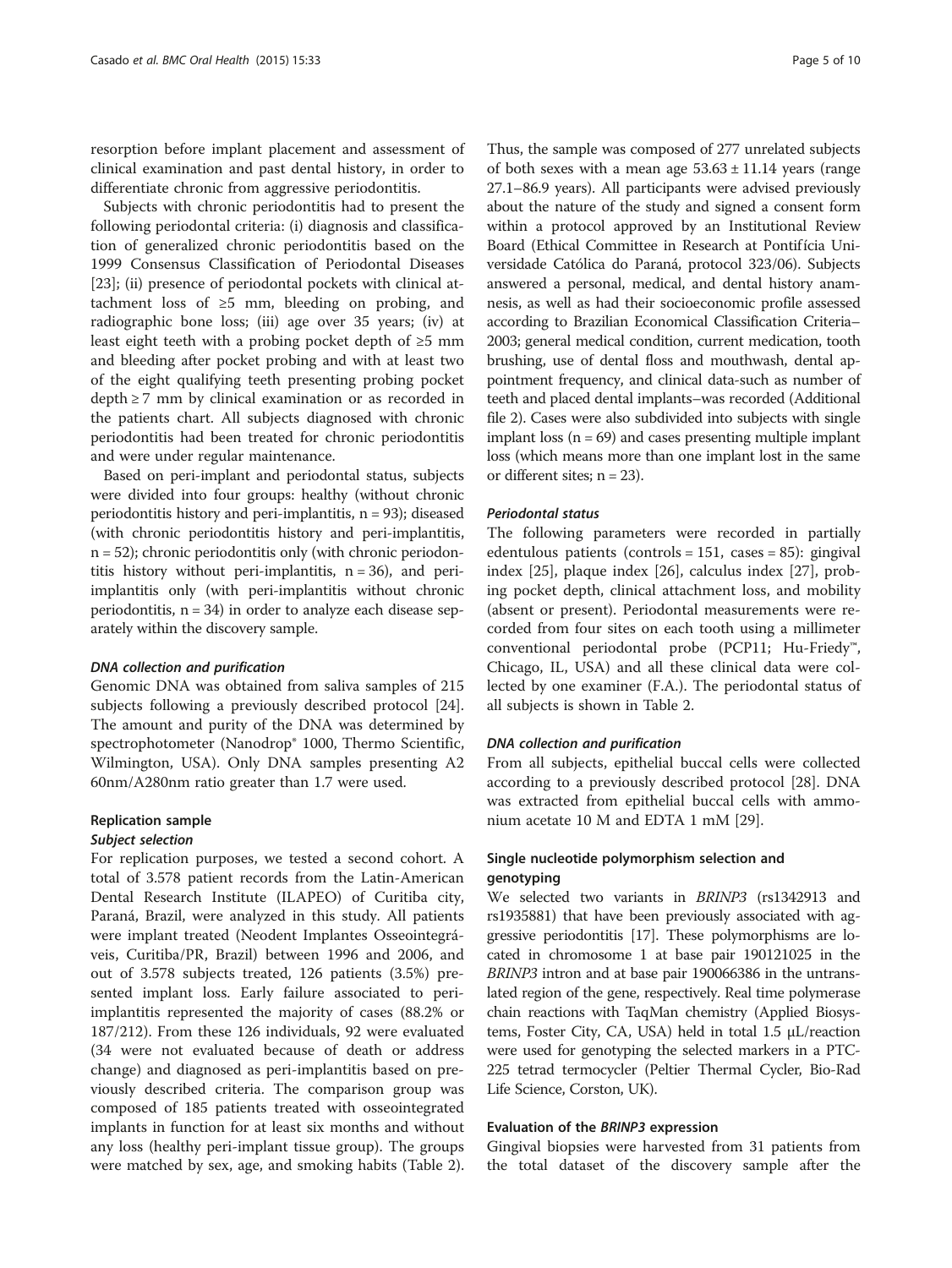<span id="page-5-0"></span>

|                                                                      | Healthy peri-implant<br>tissue<br>$(n = 185)$ | Peri-implantitis p-value<br>group<br>$(n = 92)$ |       |
|----------------------------------------------------------------------|-----------------------------------------------|-------------------------------------------------|-------|
| Ethnic Group                                                         |                                               |                                                 |       |
| Whites                                                               | 176 (95.1%)                                   | 91 (98.9%)                                      | 0.17  |
| Non-Whites                                                           | $9(4.9\%)$                                    | $1(1.1\%)$                                      |       |
| Mean Age in Years                                                    | $53.13 \pm 11.46$                             | $54.63 \pm 10.44$                               | 0.29  |
| Sex                                                                  |                                               |                                                 |       |
| Females                                                              | 122 (66%)                                     | 56 (60.9%)                                      | 0.43  |
| Males                                                                | 63 (34%)                                      | 36 (39.1%)                                      |       |
| Smoking Status                                                       |                                               |                                                 |       |
| Non-Smoking                                                          | 142 (76.8%)                                   | 74 (80.4%)                                      | 0.54  |
| Smoking                                                              | 43 (23.2%)                                    | 18 (19.6%)                                      |       |
| Implant Loss                                                         |                                               |                                                 |       |
| Single                                                               |                                               | 69 (75%)                                        |       |
| Multiple                                                             |                                               | 23 (25%)                                        |       |
| Periodontal Status<br>(partially edentulous<br>subjects; $n = 236$ ) | $(n = 151)$                                   | $(n = 85)$                                      |       |
| Gingival index                                                       | $0.64 \pm 0.37$                               | $0.65 \pm 0.53$                                 | 0.89  |
| Plaque index                                                         | $0.12 \pm 0.23$                               | $0.23 \pm 0.41$                                 | 0.96  |
| Calculus index                                                       | $0.07 \pm 0.12$                               | $0.13 \pm 0.24$                                 | 0.28  |
| Probing Pocket<br>Depth (mm)                                         | $2.72 \pm 0.46$                               | $2.54 \pm 0.47$                                 | 0.005 |
| Clinical Attachment<br>Loss (mm)                                     | $3.62 \pm 0.85$                               | $3.66 \pm 1.07$                                 | 0.76  |
| Mobility                                                             | 19                                            | 15                                              | 0.33  |

osseointegration period, during the implant exposure procedure. Samples were collected from thirteen subjects from the healthy group, nine from the diseased group, six from the chronic periodontitis only group, and three from the peri-implantitis group.

Total RNA from gingival samples was isolated using Trizol® Reagent (Invitrogen™ by Life Technologies, NY, USA) method according to the manufacturer's protocol. DNase treatment to digest genomic DNA that could lead to false positive gene expression results was done using DNA-free DNase® (Ambion by Invitrogen™ by Life Technologies, NY, USA). RNA integrity was confirmed on a 1.2% agarose denaturing gel electrophoresis stained with SYBR Nucleic Acid Gel Stain® (Invitrogen™ by Life Technologies, NY, USA). RNA quantity was assessed with the spectrophotometer (Nanodrop® 1000, Thermo Scientific, Wilmington, USA). The reverse transcriptase for the synthesis of complementary DNA (cDNA) was made in duplicates, from 1 μg of RNA using the system ImProm-II Reverse Transcription System™ (Promega Corporation, Wisconsin, USA), according to the manufacturer's protocol. Reactions without transcriptase reverse enzyme were performed. The qPCR reactions were run in the MxPro-Mx3005p software (Stratagene/Agilent Technologies, Wilmington, DE, USA) using the detection system Fast Sybr Green Master Mix (Applied Biosystems, Foster City, CA, USA) with 1.5 μl of cDNA in each reaction. qPCR was performed with an activation step at 95°C for 10 minutes, followed by 40 cycles of denaturation and annealing/extension (95°C for 15 seconds and 60°C for 1 minute). Primers used were for exons 7 and 8 forward 5'ATATACAGGGAGTTTGGCCGC3' and reverse 5'GAA TTCAGGGGCAAGAGGCA3' and for exons 2 and 3 forward 5'GCCTGCCAAGACAAAGAACC3' and 5' CACGAGTGCGTGTCTTCTGA3'. A melt curve was performed for specific amplification analysis. The Livak Method  $(2^{-\Delta\Delta CT})$  was used to determine the relative quantification of BRINP3 expression. Values were normalized with respect to constitutive expression of βactin (sense 5'-TAC AAT GAG CTG CGT GTG G–3'/ antisense 5'-AGA GGC GTA CAG GGA TAG CA–3'). Data are presented as fold change relative to a calibrator (RNA pool from all samples). All reactions were performed in duplicate.

#### Statistical analyses

To access the significance of nominal variables between groups, the chi-square (χ2) test was performed. Continuous variables were expressed as mean and standard deviation. Then, ANOVA or Mann–Whitney tests were used to compare means between groups when the variable was in a normal or non-normal distribution (gene expression). Differences in the prevalence of genotypes and alleles between groups were analyzed using the Pearson chi-square (χ2) test after fitting testing for Hardy-Weinberg equilibrium. Values of  $p < 0.05$  were considered statistically significant. Multinominal logistic regression analyses were performed to permit the exploration of many covariates simultaneously. Statistical analyses were performed using STATA 11.1 (StataCorp, Texas USA).

#### Results

### Association studies in the discovery sample

Results of the association studies between BRINP3 markers and peri-implantitis in the discovery sample are summarized in Table [3.](#page-6-0) Genotype distributions were within Hardy-Weinberg equilibrium (data not shown). The TT genotype of BRINP3 rs1935881 was associated with peri-implantitis only ( $p = 0.04$ ). In addition, the frequency of polymorphic genotypes  $(CT + TT)$  and T allele was significantly higher in peri-implantitis only cases compared to chronic periodontits only cases  $(p = 0.009/0.01)$ and to cases with both peri-implantitis and chronic periodontitis ( $p = 0.04/0.01$ ). G allele for *BRINP3* rs1342913 also showed high prevalence in peri-implantitis group compared to chronic periodontitis only ( $p = 0.04$ ).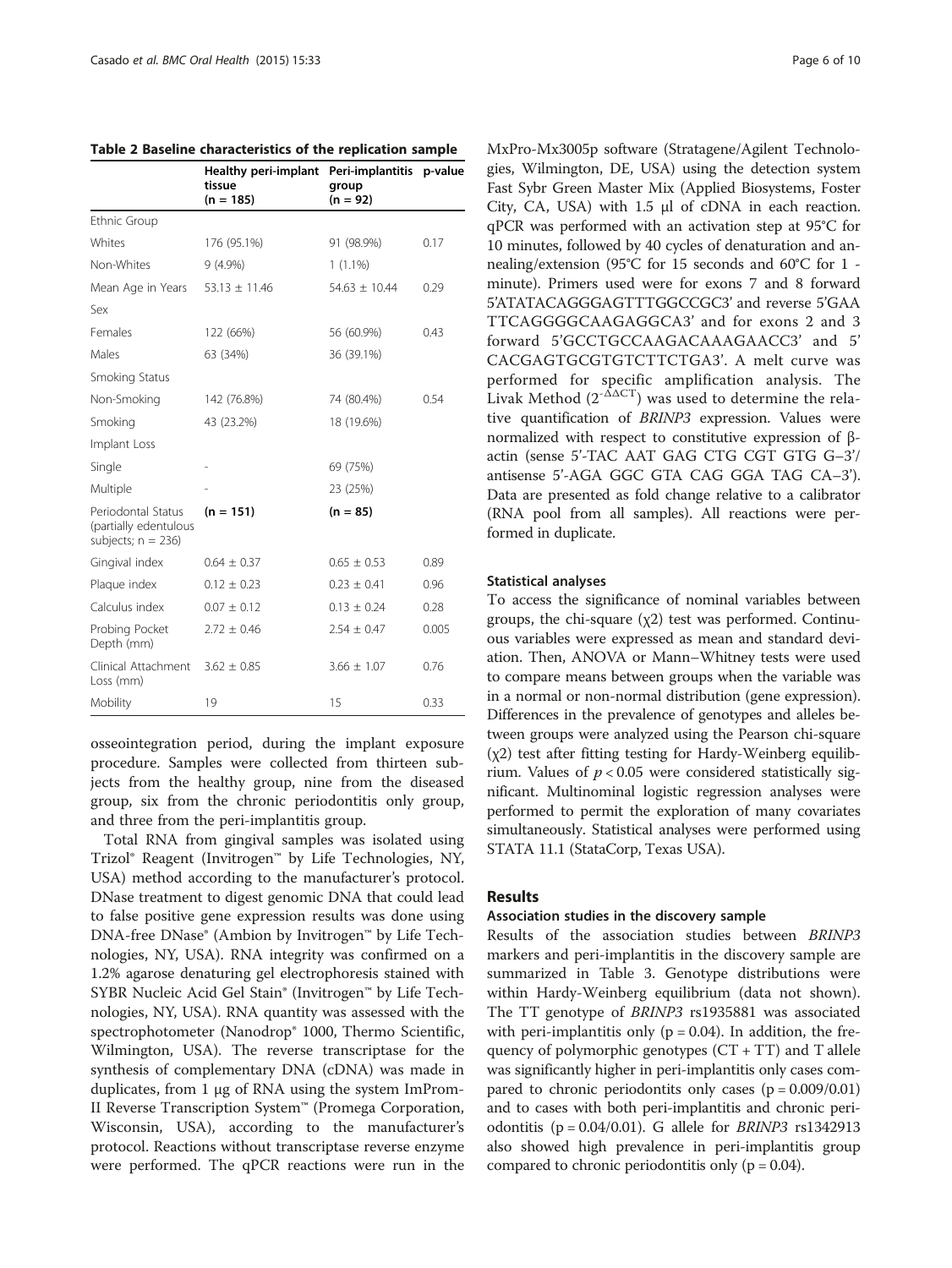|           | Healthy<br>$(n = 93)$ | $(n = 52)$<br>n (%) | Diseased Chronic periodontitis<br>only $(n = 36)$<br>n (%) | Peri-implantitis only <i>p-value</i><br>$(n = 34)$<br>n (%) |                  |                    |                              |                              |                               |                               |  |
|-----------|-----------------------|---------------------|------------------------------------------------------------|-------------------------------------------------------------|------------------|--------------------|------------------------------|------------------------------|-------------------------------|-------------------------------|--|
|           | n(%)                  |                     |                                                            |                                                             | Healthy Healthy  |                    | <b>Healthy</b>               | <b>Diseased</b>              | <b>Diseased</b>               | Chronic<br>periodontitis only |  |
|           |                       |                     |                                                            |                                                             | X                | X                  | X                            | X                            | X                             | X                             |  |
|           |                       |                     |                                                            |                                                             | Diseased Chronic | periodontitis only | Peri-<br>implantitis<br>only | Peri-<br>implantitis<br>only | Chronic<br>periodontitis only | Peri-implantitis<br>only      |  |
| rs1342913 |                       |                     |                                                            |                                                             |                  |                    |                              |                              |                               |                               |  |
| AA        | 31 (33.7) 11 (22)     |                     | 12(34.3)                                                   | 7(21.2)                                                     | 0.29             | 0.25               | 0.34                         | 0.6                          | 0.2                           | 0.08                          |  |
| AG        | 39 (42.4) 27 (54)     |                     | 19 (54.3)                                                  | 15(45.4)                                                    |                  |                    |                              |                              |                               |                               |  |
| GG        | 22(23.9)              | 12(24)              | 4(11.4)                                                    | 11(33.4)                                                    |                  |                    |                              |                              |                               |                               |  |
| $AG + GG$ | 61 (66.3)             | 39 (78)             | 23(65.7)                                                   | 26 (78.8)                                                   | 0.14             | 0.94               | 0.1                          | 0.93                         | 0.2                           | 0.2                           |  |
| Α         | 101<br>(54.9)         | 49 (49)             | 43 (61.4)                                                  | 29 (44)                                                     | 0.34             | 0.34               | 0.12                         | 0.5                          | 0.1                           | 0.04                          |  |
| G         | 83 (45.1) 51 (51)     |                     | 27 (38.6)                                                  | 37 (56)                                                     |                  |                    |                              |                              |                               |                               |  |
| rs1935881 |                       |                     |                                                            |                                                             |                  |                    |                              |                              |                               |                               |  |
| CC        | 7(7.6)                | 6(12)               | 7(20)                                                      | $\mathsf{O}\xspace$                                         | 0.65             | 0.1                | 0.12                         | 0.05                         | 0.4                           | 0.03                          |  |
| CT        | 40 (43.5) 22 (44)     |                     | 11(31.4)                                                   | 10(33.3)                                                    |                  |                    |                              |                              |                               |                               |  |
| TT        | 45 (48.9)             | 22 (44)             | 17 (48.6)                                                  | 20(66.7)                                                    |                  |                    |                              |                              |                               |                               |  |
| $CT + TT$ | 85 (92.4)             | 44 (88)             | 28 (80)                                                    | 30 (100)                                                    | 0.38             | 0.04               | 0.1                          | 0.04                         | 0.3                           | 0.009                         |  |
| C         | 54 (29.3)             | 34 (34)             | 25(35.7)                                                   | 10(16.6)                                                    | 0.41             | 0.32               | 0.05                         | 0.01                         | 0.8                           | 0.01                          |  |
| T         | 130<br>(70.6)         | 66 (66)             | 45 (64.3)                                                  | 50 (83.4)                                                   |                  |                    |                              |                              |                               |                               |  |

#### <span id="page-6-0"></span>Table 3 Allele and genotype frequencies of BRINP3 markers in the discovery sample

Diseased = chronic periodontitis + peri-implantitis.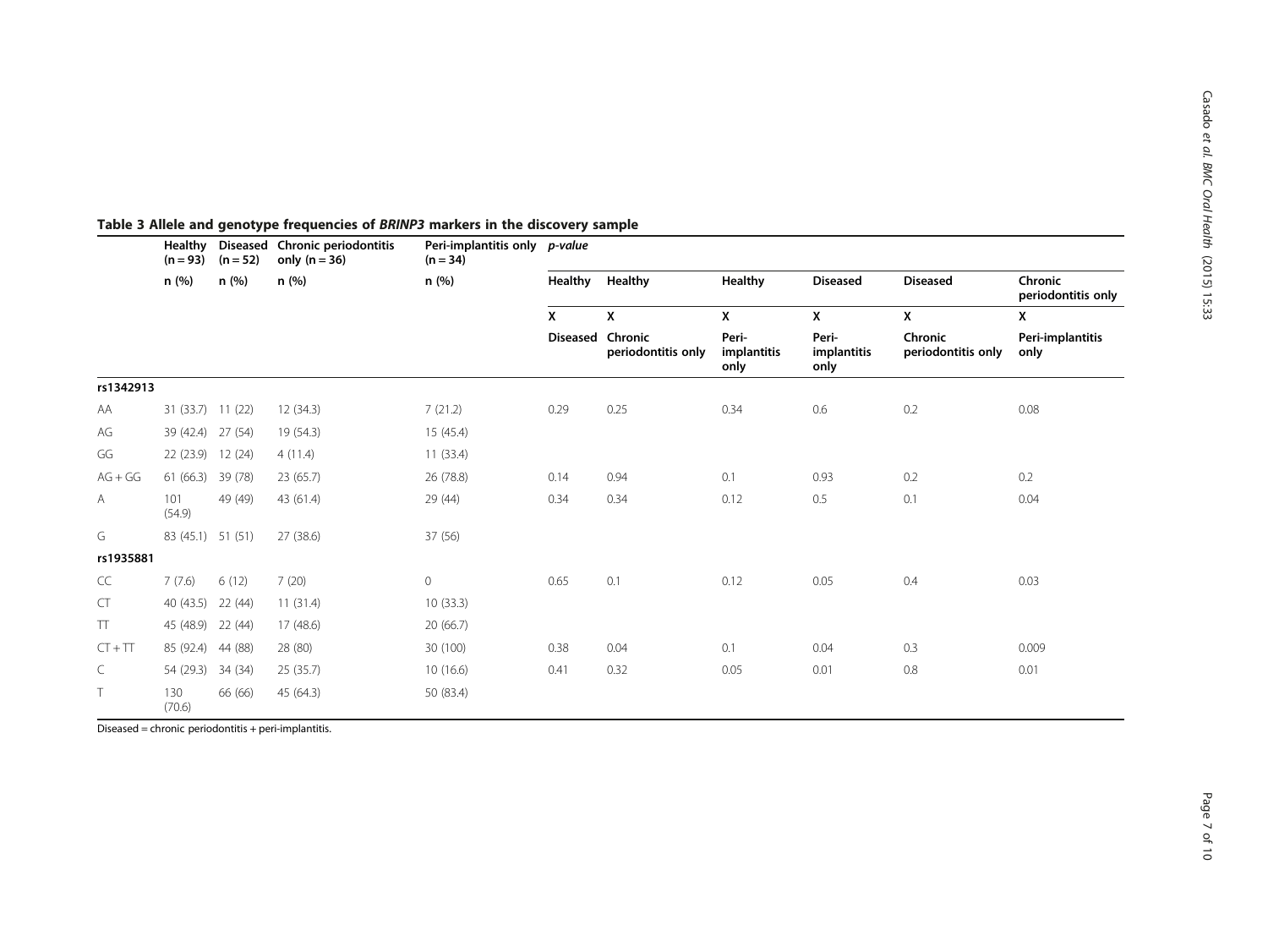In order to assess risk factors concurrently, a multiple logistic regression of individual parameters in diseased groups of the discovery sample was performed. This yielded adjusted odds ratios (OR) for individual parameters, including age, sex, ethnic group, smoking, and alcohol consumption (Additional file [3\)](#page-8-0). When analyses were adjusted for other risk factors, no association with BRINP3 was detected. Age showed a trend for association with individuals with both diseases ( $p = 0.00001$ ; OR = 3.6, 95% C.I. 0.9-10.7) and chronic periodontitis alone ( $p = 0.002$ ;  $OR = 3.0$ ; 95% C.I. 0.8-10.52), suggesting that the difference in the distribution of BRINP3 alleles between healthy and individuals affected by peri-implantitis is confounded by the difference in the age of both groups (healthy individuals were on average 8 years younger than the affected individuals; Table [1](#page-2-0)). Also, smoking represented a significant risk factor for individuals with chronic periodontitis only ( $p = 0.03$ ).

#### Association studies in the replication sample

Taking into consideration the association of BRINP3 rs1935881 and rs1342913 polymorphisms and the occurrence of peri-implantitis, we analyzed the association between BRINP3 markers and peri-implantitis in the replication sample based on groups divided according to peri-implant status (Additional file [4](#page-8-0)). Genotype distributions were within Hardy-Weinberg equilibrium (data not shown). There is an excess of heterozygotes for the BRINP3 rs1342913 in cases with peri-implantitis  $(p = 0.04)$ . These results appear to be driven by cases with single dental implant losses ( $p = 0.027$ ).

#### Gene expression results

To support the potential association of BRINP3 genes with the pathogenesis of chronic periodontitis and periimplantitis, we investigated their expression in diseased and healthy peri-implant tissues (Figure 1). BRINP3 (exon 7–8 primers) expression was significantly higher in cases with diseased tissues (chronic periodontitis + peri-implantitis) compared to healthy tissues  $(p = 0.01)$ . We observed a tendency to higher expression in tissues from individuals with both peri-implantitis and chronic periodontitis compared to tissues from individuals with peri-implantitis only  $(p = 0.05)$ . Although results for BRINP3 exon 2–3 primers expression were not statistically significant, a similar trend of higher expression in diseased tissues compared to healthy tissues  $(p = 0.06)$ and in individuals with both peri-implant disease and chronic periodontitis compared to tissues from individuals with peri-implantitis only ( $p = 0.07$ ), could be seen. In both BRINP3 experiments, lower expression was observed in peri-implantitis samples.

#### **Discussion**

Evidence that implant failures tend to increase in subsets of individuals [\[30\]](#page-9-0) may indicate that specific characteristics of the host, such as genetic factors, can jeopardize the osseointegration process [[31](#page-9-0)]. The previous history of periodontitis has shown to influence the success rate in implant dentistry [\[2](#page-8-0)[,32\]](#page-9-0) and patients without history of chronic periodontitis present a higher average of implant survival in comparison with individuals with history of periodontitis. $4$  Our work supports the initial hypothesis that peri-implantitis and BRINP3 are associated and these results appear to be independent from the presence of chronic periodontitis, which suggests that if chronic periodontitis contributes to implant failure, it acts through a pathway not involving BRINP3.

The percentage of Black subjects in our sample is smaller that one would expect in the population however this can be explained by the fact that Blacks in Brazil over-represent lower socioeconomic groups and hence are less likely to receive more complex dental treatments such as dental implants. Since the original observation of an association between BRINP3 and aggressive periodontitis was made in a population data set enriched by Black families, it is possible that the

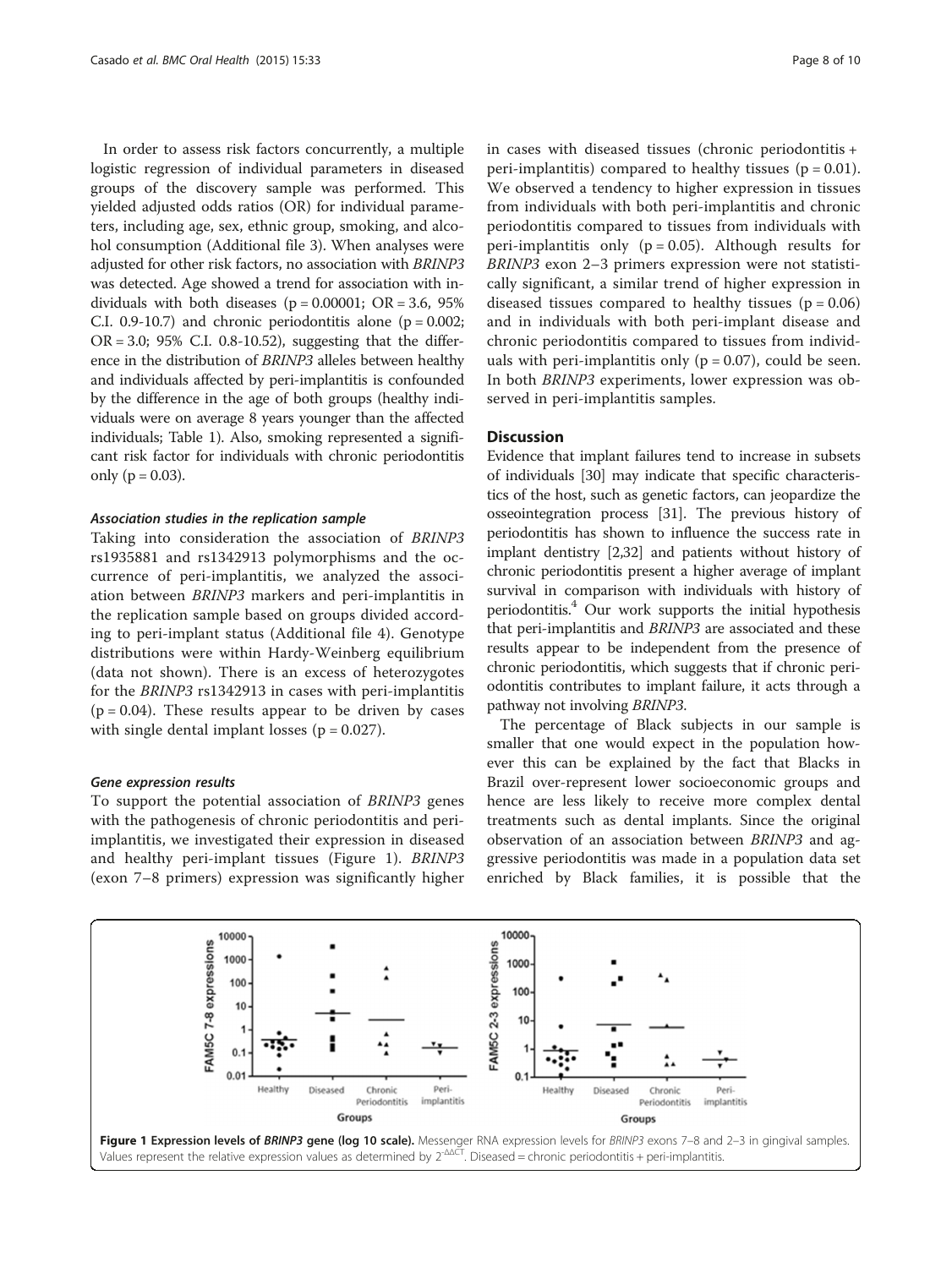<span id="page-8-0"></span>detectable genetic effect of BRINP3 in dental implant failure is stronger in individuals of African heritage.

In order to elucidate the relation of BRINP3 as genetic contributor to both diseases, we evaluated the distribution of genotypes of markers which frequencies and linkage disequilibrium relationships were previously described in the International HapMap Project [[33](#page-9-0)]. BRINP3 is localized in mitochondria and its over-expression leads to increased proliferation and migration of cells [\[18\]](#page-9-0). Through complex signaling cascades, mitochondria have the ability to activate multiple pathways that modulate both cell proliferation and, inversely, promote cell arrest and programmed cell death [\[34](#page-9-0)] – all phenomena relevant in the pathogenesis of periodontitis and peri-implantitis. Our genetic analysis suggests BRINP3 polymorphisms are related to the development of peri-implantitis even without chronic periodontitis as a risk factor for peri-implantitis development. Difference in peri-implantitis gene expression was also observed. A tendency to lower BRINP3 expression in peri-implantitis tissues was clearly identified. In contrast, patients with both diseases showed significant higher *BRINP3* gene expression, which can reflects the potential exacerbated reaction that BRINP3 can induct in the chronic periodontitis process. It can suggest that the genetic characteristic that conducts resorption reactions around teeth in chronic periodontitis patients probably remains in peri-implant tissue after implant placement, triggering implant failure. However, patients without chronic periodontitis history also can trigger a peri-implant bone loss despite the minimum BRINP3 mRNA expression. Therefore, these findings still need to be explored.

In spite the fact that chronic periodontitis is a risk indicator for peri-implantitis, previous studies including genetic analysis of peri-implantitis did not differentiate patients with or without chronic periodontitis in order to establish the genetic background of peri-implantitis by itself. Possibly, specific factors are acting by different pathways to originate peri-implantitis in patients without history of chronic periodontitis. Indeed, lower levels of BRINP3 observed in mucosae from peri-implantitis only cases can reflect that peri-implantitis without interaction with chronic periodontitis history has different behaviors.

Based on our results, we can suggest that BRINP3 genotypes and expression are correlated to peri-implantitis, even without chronic periodontitis history. This association may be particularly relevant in cases of single dental implant losses. However, future studies are necessary, considering the BRINP3 function in vitro and in vivo and its association with bone loss response in separate cases of chronic periodontitis and peri-implantitis.

#### Conclusions

This study provides evidence that BRINP3 polymorphic variants and low level of BRINP3 expression are associated with peri-implantitis, independently from the presence of chronic periodontitis.

#### Additional files

[Additional file 1:](http://www.biomedcentral.com/content/supplementary/s12903-015-0018-6-s1.pdf) Clinical findings and anamnesis data of the discovery sample.

[Additional file 2:](http://www.biomedcentral.com/content/supplementary/s12903-015-0018-6-s2.pdf) Clinical findings and anamnesis data of the replication sample.

[Additional file 3:](http://www.biomedcentral.com/content/supplementary/s12903-015-0018-6-s3.pdf) Multinominal logistic regression results for the diseased groups of the discovery samples (reference = healthy individuals).

[Additional file 4:](http://www.biomedcentral.com/content/supplementary/s12903-015-0018-6-s4.pdf) Summary of the results of the association between peri-implantitis and BRINP3 in the replication sample.

#### Abbreviations

BRINP3: Bone morphogenetic protein/retinoic acid inducible neural-specific 3; FAM5C: Family with sequence similarity 5, member C; DNA: Deoxyribonucleic acid; qPCR: Quantitative polymerase chain reaction;  $C_T$ : Threshold cycle; OR: Odds ratios; C: Celcius; nm: Nanomolars; CI: Confidence intervals.

#### Competing interests

The authors declare that they have no competing interests.

#### Authors' contributions

Study Design: ARV, PLC, PCT. Obtained Funds: ARV, JMG, PCT. Recruited Subjects/Collected Biological Specimens: PLC, DPA, LCC, MAF, TCSV, CCKA-P, FA-P, PCT. Processed Samples/Generated Data: KD, PLC. Analyzed Data: ARV, PLC. Interpreted Results: ARV, PLC. Wrote First Draft: PLC. Wrote Final Draft: ARV. Critically revised Manuscript: All authors. All authors read and approved the final manuscript.

#### Acknowledgements

Authors are indebted with the individuals that enthusiastically participated in the research protocols involved in this study. Financial support was provided by the University of Pittsburgh School of Dental Medicine (to A.R.V. as start-up funds).

#### Author details

<sup>1</sup> Dental School, Clinical Research Unit and Biology Institute, Federal Fluminense University - UFF, Niterói, RJ, Brazil. <sup>2</sup> Center of Clinical Research Orthopedics and Traumatology National Institute – INTO, Rio de Janeiro, RJ, Brazil.<sup>3</sup> Department of Dentistry, Federal Fluminense University - UFF, Niterói RJ, Brazil. <sup>4</sup>Department of Biomedicine, Federal Fluminense University- UFF, Niterói, RJ, Brazil. <sup>5</sup>Department of Medicine, Health Sciences Center of Lagarto, Federal University of Sergipe (UFS), Lagarto, SE, Brazil. <sup>6</sup>Department of Dentistry, Health Sciences Center of Lagarto, Federal University of Sergipe (UFS), Lagarto, SE, Brazil. <sup>7</sup>Department of Oral Biology, University of Pittsburgh, Pittsburgh, PA, USA. <sup>8</sup>Center for Health and Biological Sciences, Pontifícia Universidade Católica do Paraná (PUCPR), Curitiba, Brazil. <sup>9</sup>National Institute of Metrology (INMETRO), Niterói, RJ, Brazil. <sup>10</sup>Department of Oral Biology, School of Dental Medicine, University of Pittsburgh, 3501 Terrace Street, Pittsburgh, PA 15261, USA.

#### Received: 20 November 2014 Accepted: 20 February 2015 Published online: 11 March 2015

#### References

- 1. Albrektsson T, Isidor F, Lang NP, Karring T. Consensus report of session IV. In: Proceedings of the First European Workshop on Periodontology. London: Quintessence; 1994. p. 365–9.
- 2. Casado PL, Pereira MC, Duarte MEL, Granjeiro JM. History of chronic periodontitis is a high risk indicator for peri-implant disease. Braz Dent J. 2013;24:136–41.
- 3. Lindhe J, Meyle J. Peri-implant diseases: consensus report of the sixth European workshop on Periodontology. J Clin Periodontol. 2008;35(8 Suppl):282–5.